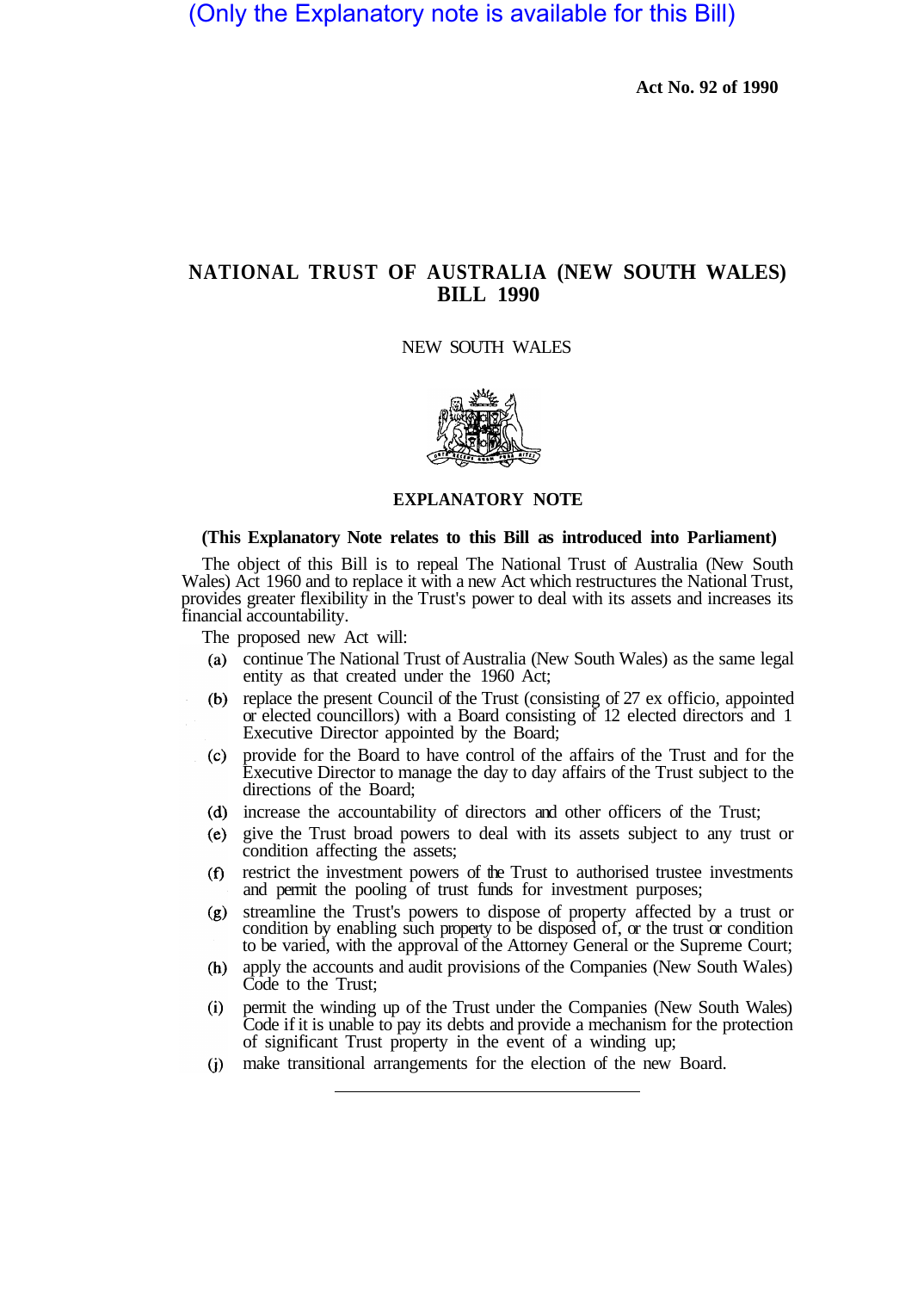*National Trust of Australia (New South Wales) 1990* 

### **PART 1—PRELIMINARY**

**Clause 1** specifies the short title of the proposed Act.

**Clause 2** provides for the commencement of the proposed Act on a day or days to be appointed by proclamation.

**Clause 3** defines terms used in the proposed Act. An important definition is that of "special resolution" which is a resolution of the Board passed by at least 75% of the directors present and entitled to vote at the meeting of the Board.

### **PART 2—THE NATIONAL TRUST**

**Clause 4** establishes The National Trust as a continuation of The National Trust established under The National Trust of Australia (New South Wales) Act 1960. The Trust does not represent the Crown.

**Clause 5** states the objects of the Trust. The objects are the same as those under the 1960 Act.

**Clause 6** confers on the Trust the broad powers that bodies corporate have, for the purpose of enabling the Trust to carry into effect and promote its objects.

**Clause 7** provides for the affixing of the common seal of the Trust.

#### **PART 3 - BOARD OF THE NATIONAL TRUST**

**Clause 8** provides for the membership of the Board of directors of the Trust. The Board is to consist of 12 elected directors and **1** Executive Director who is appointed by the Board.

**Clause 9** gives effect to Schedule 1 which contains detailed provisions concerning the membership and procedure of the Board.

**Clause 10** provides that the Board has control of the affairs of the Trust but is subject, to the extent that the Trust's rules provide, to the directions of the members in general meeting.

**Clause 11** provides that the Executive Director is responsible for the day to day management of the affairs of the Trust in accordance with the directions of the Board.

**Clause 12** imposes on the directors the same duties as the directors of a company have at common law and applies certain provisions of the Companies (New South Wales) Code (relating to the duties of directors and officers of a company) to the directors and officers of the Trust.

### **PART 4—PROPERTY POWERS OF INVESTMENT**

**Clause 13** contains definitions.

**Clause 14** empowers the Trust to acquire property by gift, bequest and devise (whether or not subject to conditions).

**Clause 15** requires the Trust to hold its property subject to the terms of any trust or condition affecting the property.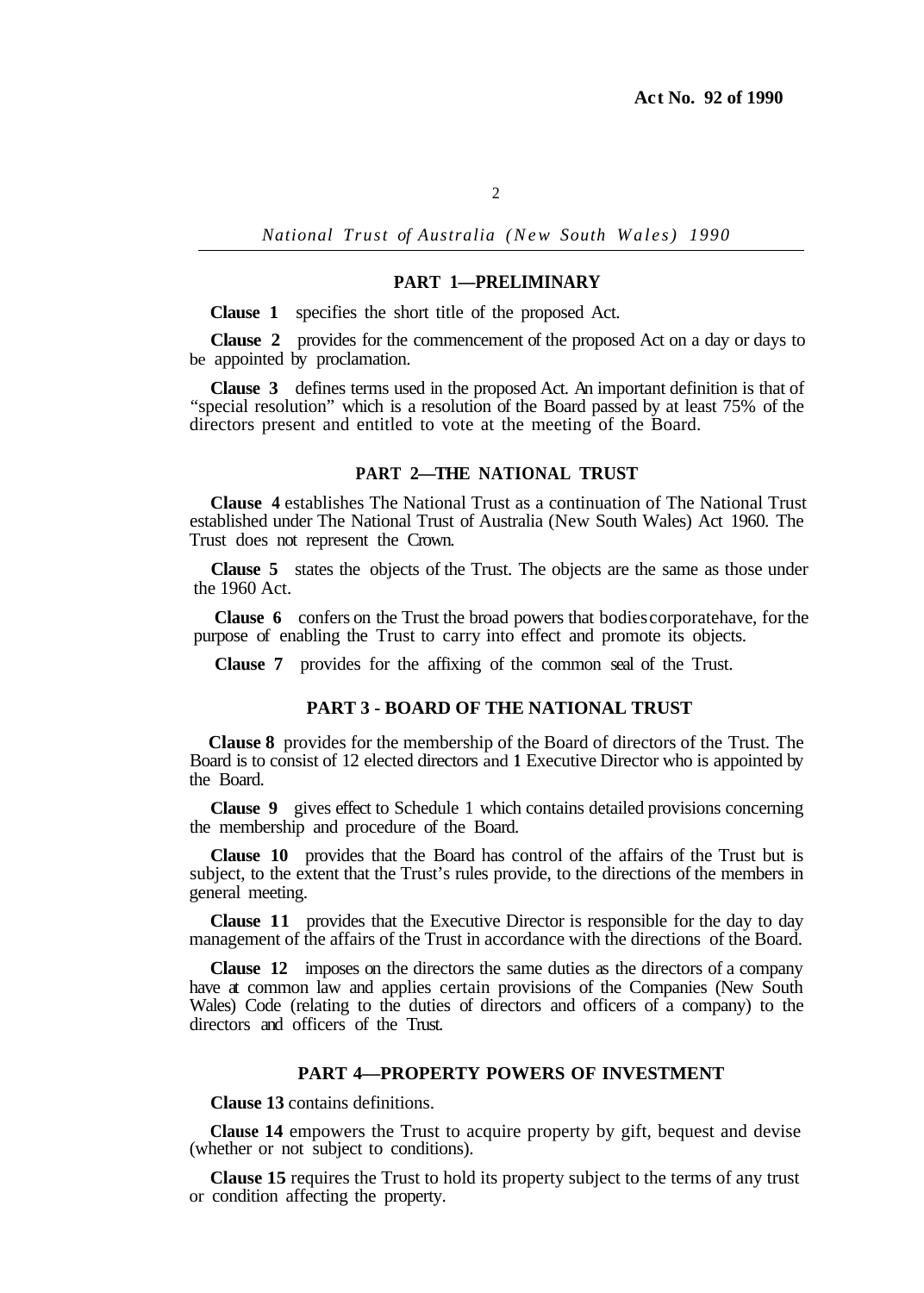**Clause 16** empowers the Board to sell, lease, mortgage, charge or otherwise dispose of, deal with or encumber its property, subject to any trust or condition affecting the property.

**Clause 17** enables the Trust to apply to the Supreme Court or the Attorney General for permission to dispose etc. of Trust property despite any trust or condition affecting it, or to vary any trust or condition affecting Trust property, to improve the ability of the Trust to carry out its objects. A special resolution of the Board is required. The Attorney General and the Court must take into account the Trust's fiancial position and any evident intentions of the settlor or donor of the property in determining whether it would be just or equitable to grant the permission.

**Clause 18** makes it clear that the proceeds of Trust property transactions are to be held and applied for the Trust's objects.

**Clause 19** protects persons acquiring property from the Trust from any trust or condition that affected the property in the Trust's hands.

**Clause 20** allows the Trust to permit the occupation of Trust property by members at less than market rental if the Board resolves by special resolution that the action is justified on the basis of services provided to the Trust by the member.

**Clause 21** requires the Board to maintain a register of Trust land which is to show what each property is used for and be open for inspection by members.

**Clause 22** restricts the Trust's investment powers to authorised trusteeinvestments or any other investment authorised by the terms of the particular trust concerned.

**Clause 23** allows the Trust to pool trust funds when investing them.

**Clause 24** provides that the Trust's investment and pooling powers are subject to the terms of any applicable trust or condition affecting the funds.

**Clause 25** deems the Trust to be a prescribed authority for the purposes of section 88D of the Conveyancing Act 1919 which enables the Trust to impose restrictions on the use of, or impose public positive covenants on, any land vested in it.

**Clause 26** prohibits the Trust paying dividends.

**Clause 27** permits the Trust to act as trustee.

**Clause 28** authorises the Trust to lend money and articles to bodies having similar objects to the Trust.

**Clause 29** exempts certain property transactions involving the Trust from payment of stamp duty.

## **PART 5—MISCELLANEOUS**

**Clause 30** requires the Board to call an annual general meeting of the Trust and enables members of the Trust to call meetings and propose resolutions.

**Clause 31** allows the Trust to be wound up under the Companies (New South Wales) Code if it is unable to pay its debts. Provision is also made for the regulations to identify "protected property" which will not be subject to a winding up but will be transferred as the Minister directs.

**Clause 32** reproduces the by-law making power of the 1960 Act which authorises the Board to make by-laws for the protection and management of Trust property.